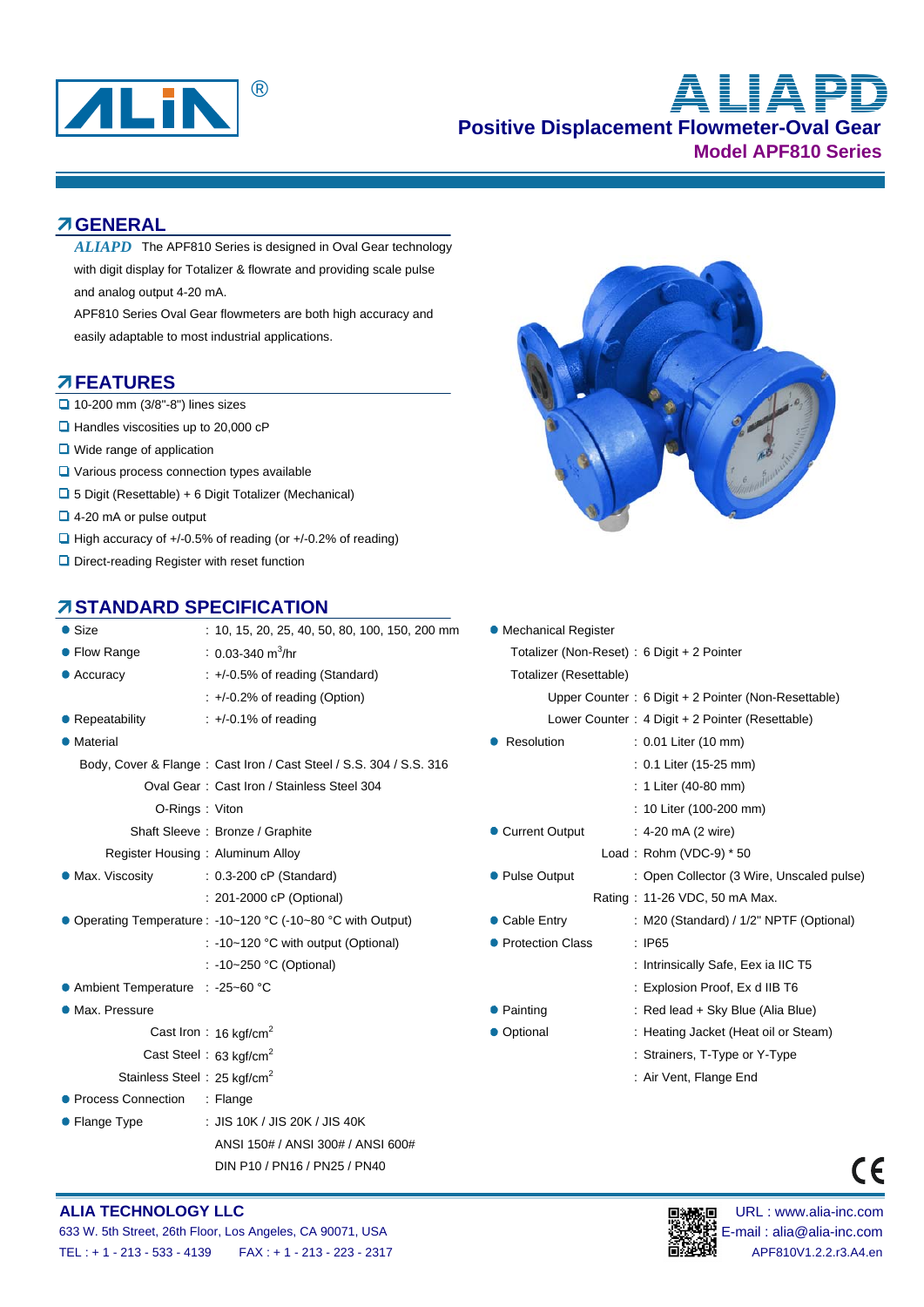## **WORKING PRINCIPLE**



# **FLOW RANGE**

|     | Unit: $m^3/hr$<br>Accuracy: +/- 0.5% of reading |                      |              |              |              |              |               |  |  |  |  |
|-----|-------------------------------------------------|----------------------|--------------|--------------|--------------|--------------|---------------|--|--|--|--|
|     | <b>Normal Size</b>                              | Viscosity (cP)       |              |              |              |              |               |  |  |  |  |
| mm  | <b>Inch</b>                                     | $0.3 - 0.8$<br>< 0.3 |              | $0.8 - 2$    | $2 - 200$    | 200-1000     | 1000-2000     |  |  |  |  |
| 10  | 3/8"                                            |                      | $0.2 - 0.5$  | $0.08 - 0.5$ | $0.05 - 0.5$ | $0.03 - 0.3$ | $0.03 - 0.2$  |  |  |  |  |
| 15  | 1/2"                                            |                      | $0.75 - 1.5$ | $0.3 - 1.5$  | $0.15 - 1.5$ | $0.1 - 1.05$ | $0.07 - 0.75$ |  |  |  |  |
| 20  | 3/4"                                            |                      | $1.5 - 3$    | $0.5 - 3$    | $0.3 - 3$    | $0.2 - 2.1$  | $0.15 - 1.5$  |  |  |  |  |
| 25  | 1"                                              | 4-6                  | $3-6$        | 1-6          | $0.6 - 6$    | $0.4 - 4.2$  | $0.3 - 3$     |  |  |  |  |
| 40  | $1 - 1/2"$                                      | $9 - 15$             | $7.5 - 15$   | $2.5 - 15$   | $1.5 - 15$   | $1.0 - 10.5$ | $0.7 - 7.5$   |  |  |  |  |
| 50  | 2"                                              | $10 - 24$            | $8 - 24$     | 4.8-24       | $2.4 - 24$   | $1.6 - 16.8$ | $1.2 - 12$    |  |  |  |  |
| 65  | $2 - 1/2"$                                      | 27-40                | 20-40        | $8 - 40$     | 4-40         | $2.8 - 28$   | $2 - 20$      |  |  |  |  |
| 80  | 3"                                              | 40-60                | 30-60        | 12-60        | $6 - 60$     | $4.2 - 42$   | $3 - 30$      |  |  |  |  |
| 100 | 4"                                              | 64-100               | 50-100       | 20-100       | 10-100       | $6 - 70$     | $5 - 50$      |  |  |  |  |
| 150 | 6"                                              | 127-190              | 95-190       | 64-190       | 19-190       | 13.3-133     | $9.5 - 95$    |  |  |  |  |
| 200 | 8"                                              | 227-340              | 170-340      | 114-340      | 34-340       | 23.8-238     | 17-170        |  |  |  |  |

# **PRESSURE LOSS**



| Size                    | Max. Flow                   | Size                   | Max. Flow                  | Size                    | Max. Flow                   |
|-------------------------|-----------------------------|------------------------|----------------------------|-------------------------|-----------------------------|
| $10 \text{ mm } (3/8")$ | $0.5 \text{ m}^3/\text{hr}$ | 40 mm $(1-1/2")$       | $15 \text{ m}^3/\text{hr}$ | $100 \text{ mm} (4")$   | $100 \text{ m}^3/\text{hr}$ |
| $15$ mm $(1/2")$        | $1.5 \text{ m}^3/\text{hr}$ | $50 \, \text{mm}$ (2") | $24 \text{ m}^3/\text{hr}$ | $150 \text{ mm} (6")$   | $190 \text{ m}^3/\text{hr}$ |
| $20 \text{ mm } (3/4")$ | 3 m <sup>3</sup> /hr        | 65 mm $(2-1/2")$       | $40 \text{ m}^3/\text{hr}$ | $200 \, \text{mm}$ (8") | $340 \text{ m}^3/\text{hr}$ |
| $25 \, \text{mm}$ (1")  | 6 m <sup>3</sup> /hr        | $80 \text{ mm} (3")$   | $60 \text{ m}^3$ /hr       |                         |                             |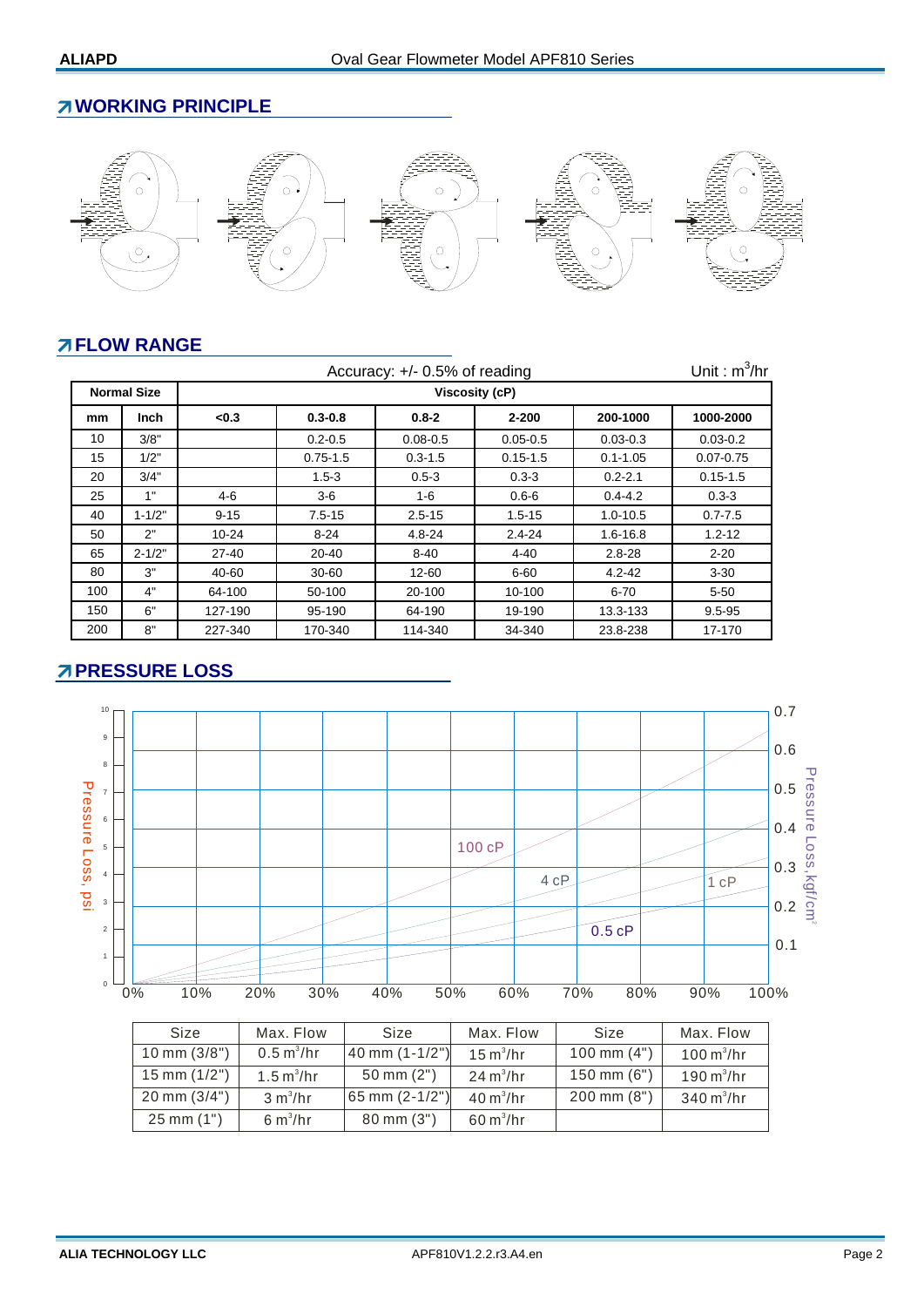#### **ZDIMENSIONS**





DN10-DN40

|     | Normal Size | Cast-Iron Oval Gear flowmeter (mm) |     |     |     |     |     |  |
|-----|-------------|------------------------------------|-----|-----|-----|-----|-----|--|
| mm  | inch        | L                                  | н   | В   | С   |     | kg  |  |
| 10  | 3/8"        | 150                                | 100 | 213 | 135 | 45  | 6   |  |
| 15  | 1/2"        | 170                                | 118 | 226 | 147 | 48  | 8   |  |
| 20  | 3/4"        | 200                                | 150 | 238 | 155 | 53  | 11  |  |
| 25  | 1"          | 260                                | 180 | 246 | 164 | 60  | 18  |  |
| 40  | $1 - 1/2"$  | 245                                | 180 | 271 | 199 | 77  | 20  |  |
| 50  | 2"          | 340                                | 250 | 372 | 249 | 88  | 46  |  |
| 65  | $2 - 1/2"$  | 265                                | 248 | 378 | 284 | 118 | 40  |  |
| 80  | 3"          | 265                                | 248 | 378 | 284 | 136 | 40  |  |
| 100 | 4"          | 515                                | 418 | 458 | 337 | 131 | 160 |  |
| 150 | 6"          | 540                                | 515 | 557 | 435 | 210 | 245 |  |
| 200 | 8"          | 650                                | 650 | 720 | 494 | 247 | 400 |  |



|     | Normal Size | Cast-Steel Oval Gear flowmeter (mm) | Weight |            |     |     |     |
|-----|-------------|-------------------------------------|--------|------------|-----|-----|-----|
| mm  | inch        | L                                   | н      | в          | С   | ı   | kg  |
| 15  | 1/2"        | 200                                 | 120    | 228<br>150 |     | 53  | 8   |
| 20  | 3/4"        | 230                                 | 150    | 162<br>240 |     | 65  | 12  |
| 25  | 1"          | 280                                 | 195    | 252        | 170 | 68  | 16  |
| 40  | $1 - 1/2"$  | 265                                 | 184    | 293        | 210 | 83  | 21  |
| 50  | 2"          | 265                                 | 184    | 293        | 210 | 85  | 22  |
| 65  | $2 - 1/2"$  | 300                                 | 247    | 504        | 332 | 118 | 35  |
| 80  | 3"          | 300                                 | 247    | 504        | 332 | 118 | 37  |
| 100 | 4"          | 555                                 | 442    | 478        | 355 | 131 | 210 |
| 150 | 6"          | 540                                 | 515    | 557        | 435 | 210 | 260 |
| 200 | 8"          | 650                                 | 650    | 625        | 495 | 247 | 430 |

DN50-DN100





|     | <b>Normal Size</b> | Stainless-Steel Oval Gear flowmeter (mm) | Weight |     |     |     |     |
|-----|--------------------|------------------------------------------|--------|-----|-----|-----|-----|
| mm  | inch               | L                                        | H      | В   | С   |     | kg  |
| 10  | 3/8"               | 170                                      | 100    | 216 | 133 | 45  | 8   |
| 15  | 1/2"               | 200                                      | 120    | 228 | 150 | 48  | 8   |
| 20  | 3/4"               | 230                                      | 150    | 240 | 162 | 58  | 12  |
| 25  | 1"                 | 280                                      | 195    | 252 | 170 | 64  | 17  |
| 40  | $1 - 1/2"$         | 265                                      | 184    | 293 | 208 | 92  | 21  |
| 50  | 2"                 | 265                                      | 184    | 293 | 208 | 92  | 22  |
| 65  | $2 - 1/2"$         | 300                                      | 247    | 504 | 332 | 130 | 36  |
| 80  | 3"                 | 300                                      | 247    | 504 | 332 | 133 | 38  |
| 100 | 4"                 | 515                                      | 400    | 530 | 400 | 181 | 130 |
| 150 | 6"                 | 540                                      | 515    | 557 | 458 | 210 | 280 |
| 200 | 8"                 | 650                                      | 650    | 625 | 494 | 247 | 435 |

DN150-DN200

Note: Dimension L only for DIN flange.